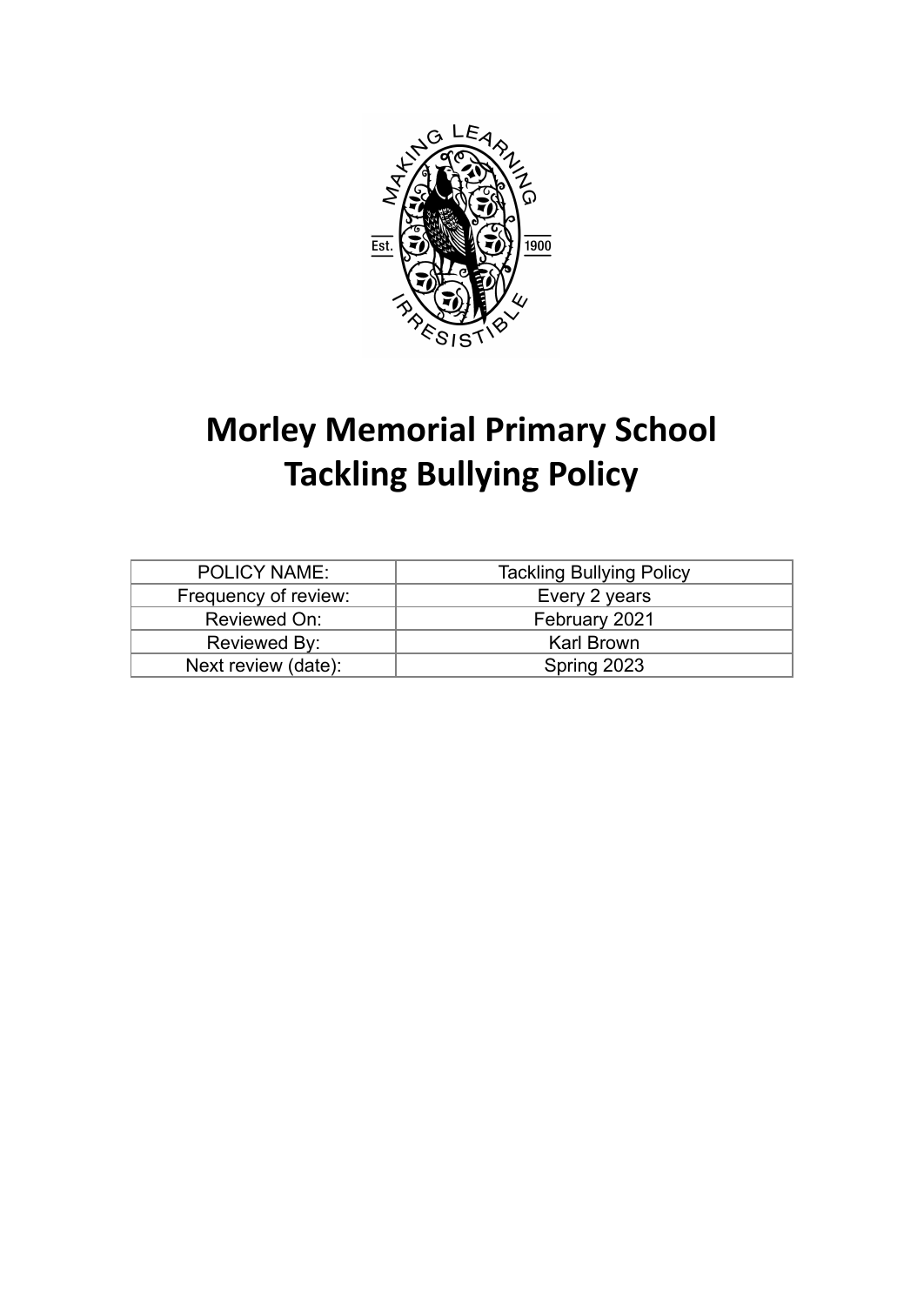"Do tell - Do listen"

This should be read and used in conjunction with the school behaviour policy.

This school wishes to create an ethos in which no child should feel that they are being bullied and where anyone who is bullying another will have that behaviour challenged. This policy is aimed primarily at preventing bullying but also outlines how the school will seek to address any incidents of bullying should they arise.

## **What do we mean by bullying?**

*Bullying* is defined as the repetitive, intentional harming of one person or group by another person or group, where the relationship involves an imbalance of power. Bullying is, therefore:

- Deliberately hurtful
- Repeated, often over a period of time
- Difficult to defend against

| Type of bullying             | <b>Definition</b>                                                                                                                                                                   |
|------------------------------|-------------------------------------------------------------------------------------------------------------------------------------------------------------------------------------|
| Emotional                    | Being unfriendly, excluding, tormenting                                                                                                                                             |
| Physical                     | Hitting, kicking, pushing, taking another's belongings, any use<br>of violence                                                                                                      |
| Racial                       | Racist taunts, graffiti, gestures                                                                                                                                                   |
| Sexual                       | Explicit sexual remarks, display of sexual material, sexual<br>gestures, unwanted physical attention, comments about sexual<br>reputation or performance, or inappropriate touching |
| Direct or indirect<br>verbal | Name-calling, sarcasm, spreading rumours, teasing                                                                                                                                   |
| Cyber-bullying               | Bullying that takes place online, such as through social<br>networking sites, messaging apps or gaming sites                                                                        |

Bullying can include:

## **How do we prevent bullying?**

Bullying cannot thrive in an ethos where victims tell as soon as it starts to happen. It is equally important that all members of the school community are alert to the possibility of bullying and refuse to condone it by ignoring it when they see it happening to others. The PSHE curriculum includes regular opportunities for pupils to discuss and consider the effects of bullying and to help pupils develop strategies to cope should it ever happen to them.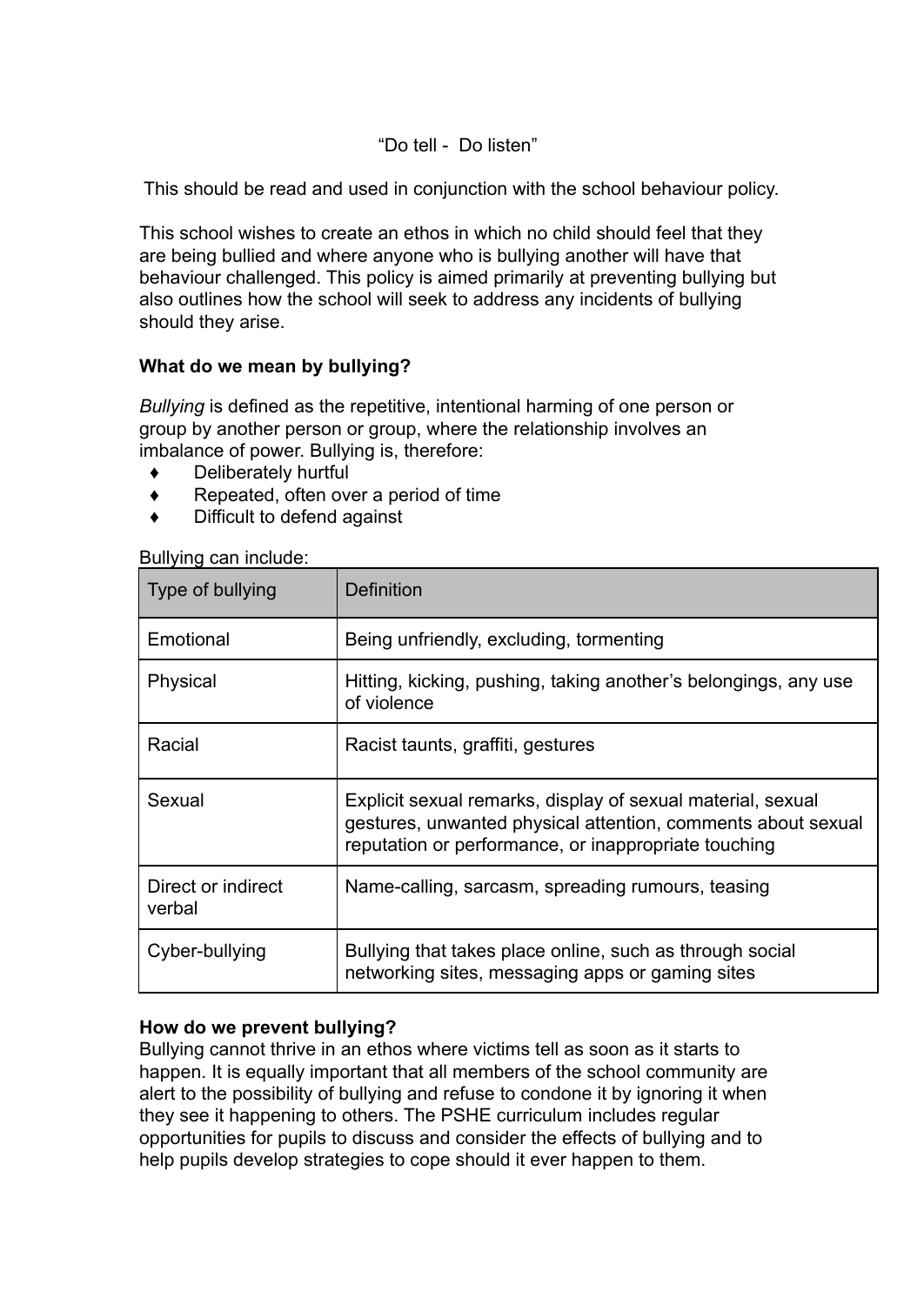## **Strategies used to prevent bullying**

*Enhancing whole school awareness*

- education of whole school common understanding of bullying.
- planned and agreed responses from staff discussed regularly at meetings at every level
- regular inclusion of work concerning bullying within PHSE curriculum
- displays at open evenings etc
- involvement of Governing Body in maintaining anti-bullying policy
- use of and participation in national initiatives eg Anti-Bullying Week

*Enhancing communication within whole school community*

- encouraging two way information between home and school
- Conduct regular pupil voice activities with regards bullying

#### *Reduction in opportunities for bullying*

- planned lunchtime activities
- consideration of physical layout of school grounds, closer monitoring or adaptation of areas identified by children as problem areas
- teaching assertive behaviour
- developing positive playground culture respect for all supervisors, staff, visitors
- addressing verbal abuse
- regular monitoring and follow up by staff of previous incidents of bullying

## **How do we know when someone feels they are being bullied?**

Someone who is being bullied may be physically hurt, may be fearful and seem stressed. They may have a low self esteem and may seem lonely and isolated. They may have begun to bully others or they may hide their feelings.

Staff should be vigilant in looking out for signs of bullying or other child protection issues including:

- Physical: unexplained bruises, scratches, cuts, missing belongings, damaged clothes, or schoolwork, loss of appetite, stomach aches, headaches, bedwetting.
- Emotional: losing interest in school, being withdrawn or secretive, unusual shows of temper, refusal to say why unhappy, high level of anxiety, mood swings, tearfulness for no reason, lack of confidence, headaches and stomach aches, signs of depression.
- Behavioural: asking to be taken to school, coming home for lunch, taking longer to get home, asking for more money, using different routes to school, 'losing' more items than usual, sudden changes in behaviour and mood, concentration difficulties, truancy

#### **What do we do if someone is being bullied?**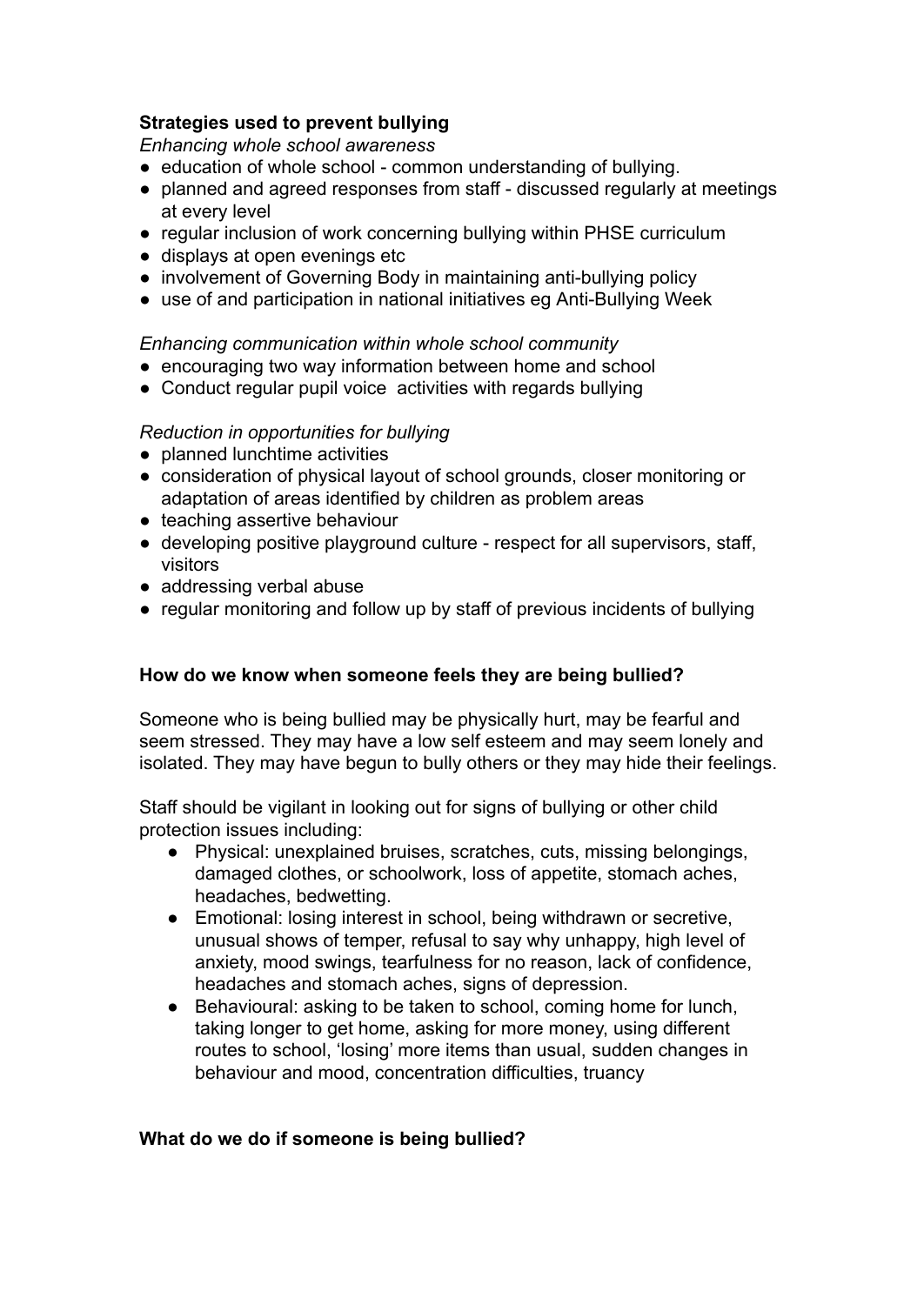All cases of alleged bullying should be reported to the Headteacher/Deputy Headteacher or senior member of staff. In any case of alleged bullying, either the Classteacher, the Headteacher, or a senior member of staff should first establish the facts, and build an accurate picture of events over time, through speaking to the alleged perpetrator(s), victim(s) and adult witnesses, as well as parents and pupil witnesses if necessary and appropriate.

Any adult conducting an investigative discussion must be a fair and balanced listener, allowing children to take turns explaining events. They must have an intention to resolve the issues which are clear to the children. The adult should:

- acknowledge incident, explain intention to understand what happened and seek a satisfactory resolution
- consider whether a 'cooling down' period is required before the discussion can take place
- listen openly and non-judgmentally
- ask each child to give their account in full.
- find out what preceded the incident

If the allegation of bullying is upheld, the Headteacher (or senior leader) should seek to use a restorative approach with the perpetrator(s) and victim(s) together. The perpetrator(s) should fully understand the consequences of their actions on the victim(s), and apologise without reservation. Both parties should be clear that a repeat of these behaviours will not be acceptable.

All bullying incidents must be recorded. Bullying behaviour will be recorded in class Behaviour Logs, in accordance with the School Behaviour Policy. In addition, all incidences of bullying must be recorded on an Incident Log Form, which will be kept on record by the Headteacher. This record is vital in monitoring patterns of behaviour and will be used if more serious sanctions such as exclusion are to be investigated.

#### **Follow up**

It is important to help the victim and the perpetrator by:

- opening out the problem to others
- sharing feelings between both parties
- developing strategies for co-existence
- getting others to look after the victim
- helping the victim to develop self confidence and strategies for increasing assertiveness through PSHE programme
- adopting strategies outlined in our behaviour policy should be used to help children whose behaviour has been unacceptable to reconsider their actions and display more positive behaviour in the future.

### **Who needs to know?**

Once the investigation has been completed, the lead teacher should ensure that both sets of parents are contacted and informed of what has taken place and any follow up which has been agreed. A member of the Senior